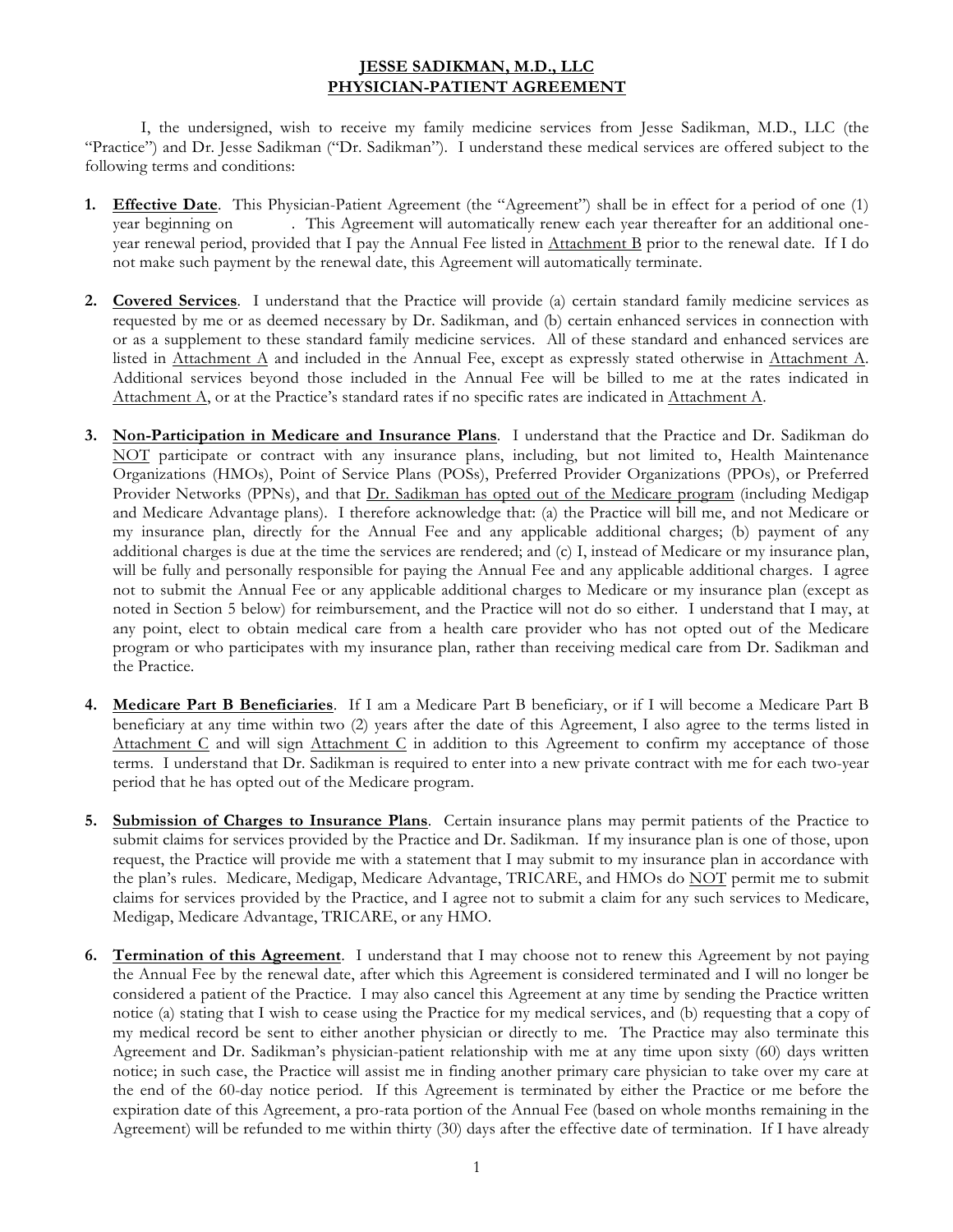# **JESSE SADIKMAN, M.D., LLC PHYSICIAN-PATIENT AGREEMENT**

received my annual comprehensive preventative health assessment and exam for the year, then \$350 will be deducted from any pro-rata refund owed to me.

Patient Name (*please print*)

\_\_\_\_\_\_\_\_\_\_\_\_\_\_\_\_\_\_\_\_\_\_\_\_\_\_\_\_\_\_\_\_\_\_\_\_\_\_\_ Jesse Sadikman, M.D., LLC

 $\qquad \qquad \text{By:} \qquad \qquad \qquad \text{By:}$ 

Patient Signature Jesse Sadikman, M.D. Date: \_\_\_\_\_\_\_\_\_\_\_\_\_\_\_ Date: \_\_\_\_\_\_\_\_\_\_\_\_\_\_\_\_\_

**or**

\_\_\_\_\_\_\_\_\_\_\_\_\_\_\_\_\_\_\_\_\_\_\_\_\_\_\_\_\_\_\_\_\_\_\_\_\_\_\_ Name of Minor's Parent or Legal Guardian (*please print*)

\_\_\_\_\_\_\_\_\_\_\_\_\_\_\_\_\_\_\_\_\_\_\_\_\_\_\_\_\_\_\_\_\_\_\_\_\_\_\_

Parent/Legal Guardian Signature

Date: \_\_\_\_\_\_\_\_\_\_\_\_\_\_\_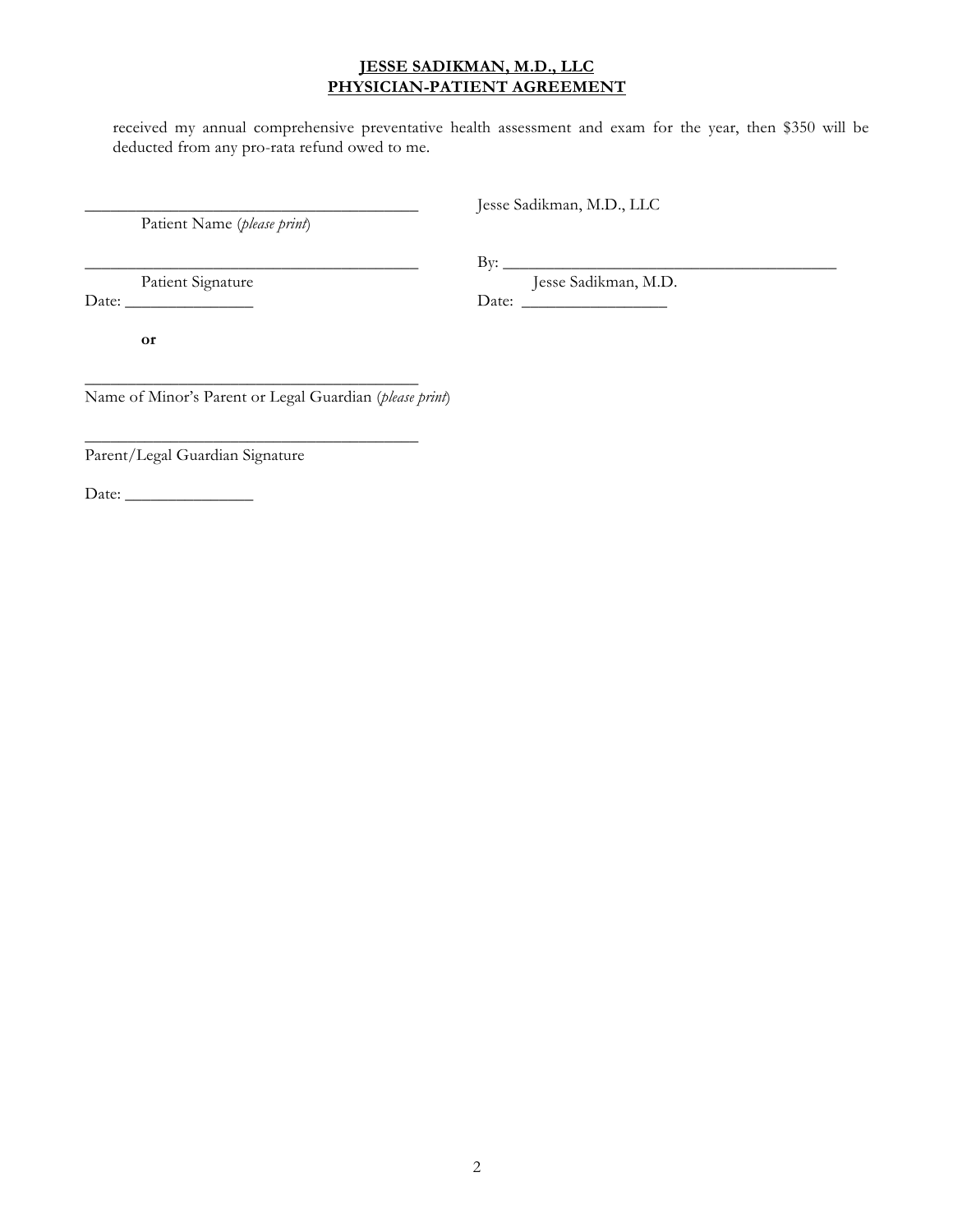### **ATTACHMENT A SERVICES INCLUDED IN THE ANNUAL FEE**

Annual comprehensive preventative health assessment and exam

- EKG;
- Comprehensive lab panel (includes CBC, biochemical profile, glucose, renal function, liver panel, lipid panel, thyroid panel with TSH, cardio CRP, PSA for men, PAP for women);
- Pulmonary functions, if medically indicated;
- Vision testing;
- Stool cards, as medically indicated;
- Urinalysis;
- Nutrition and exercise counseling; and
- Formulation of a personalized preventive medicine plan

#### Additional Medical Care

- Administration of annual flu immunization.
- Immunization recommendations and administration of recommended vaccines (*cost of vaccines charged separately*).
- Unlimited blood draws & urine collections (when ordered by Dr. Sadikman, laboratory samples can be drawn at our office and sent to your insurance company's approved lab for testing).
- 10 office/video visits per year (additional visits at \$25 each):
	- o Routine office testing and procedures;
	- o Sick visits;
	- o Blood pressure checks; and
	- o Weigh-ins.
- House calls and nursing home visits, when clinically indicated and appropriate:
	- o Each house call/nursing home visit counts as 2 office/video visits;
	- Additional house calls/nursing home visits at \$100 each.
- Enhanced preventative care services, such as diet, nutrition, and exercise counseling.
- Consultation with emergency room providers, as necessary and appropriate.
- Hospital visits, as appropriate; not as attending of record or official consultant, but to advise you and your family when you are admitted as an inpatient, and to coordinate care with hospital team.
- Review of tests and consults from other providers as they become available.

### Coordination of Care

- Referrals to, assistance in scheduling appointments with, and coordination of your care with appropriate specialists and facilities.
- Coordination and monitoring of hospital admissions, inpatient care, and rehabilitation care.

### Administrative & Access

- Direct access to Dr. Sadikman by cell phone except during vacations/continuing medical education, where coverage will be provided by a qualified colleague.
- Completion of pre-authorization forms for medical services and prescription medications (except where an inplan physician referral is required).
- Copies of lab and other diagnostic test results by telephone, fax, or email, if requested.
- Completion of medical history forms and medical necessity forms.
- Office announcements and reminders (e.g., arrival of flu vaccines, Dr. Sadikman's vacation schedule) emailed directly to you.
- Total number of patients in Practice limited in order to permit more personalized care and service.
- Access to your personal health record on-line via computer, smart phone, or tablet.
- Wait times for scheduled visits of less than 15 minutes (except in cases of unanticipated patient emergency).
- Regular office appointments available same day or next day; urgent visits available within 24 hours on weekdays.
- Portal access to review labs and to communicate with Dr. Sadikman.
- Video conferencing when appropriate.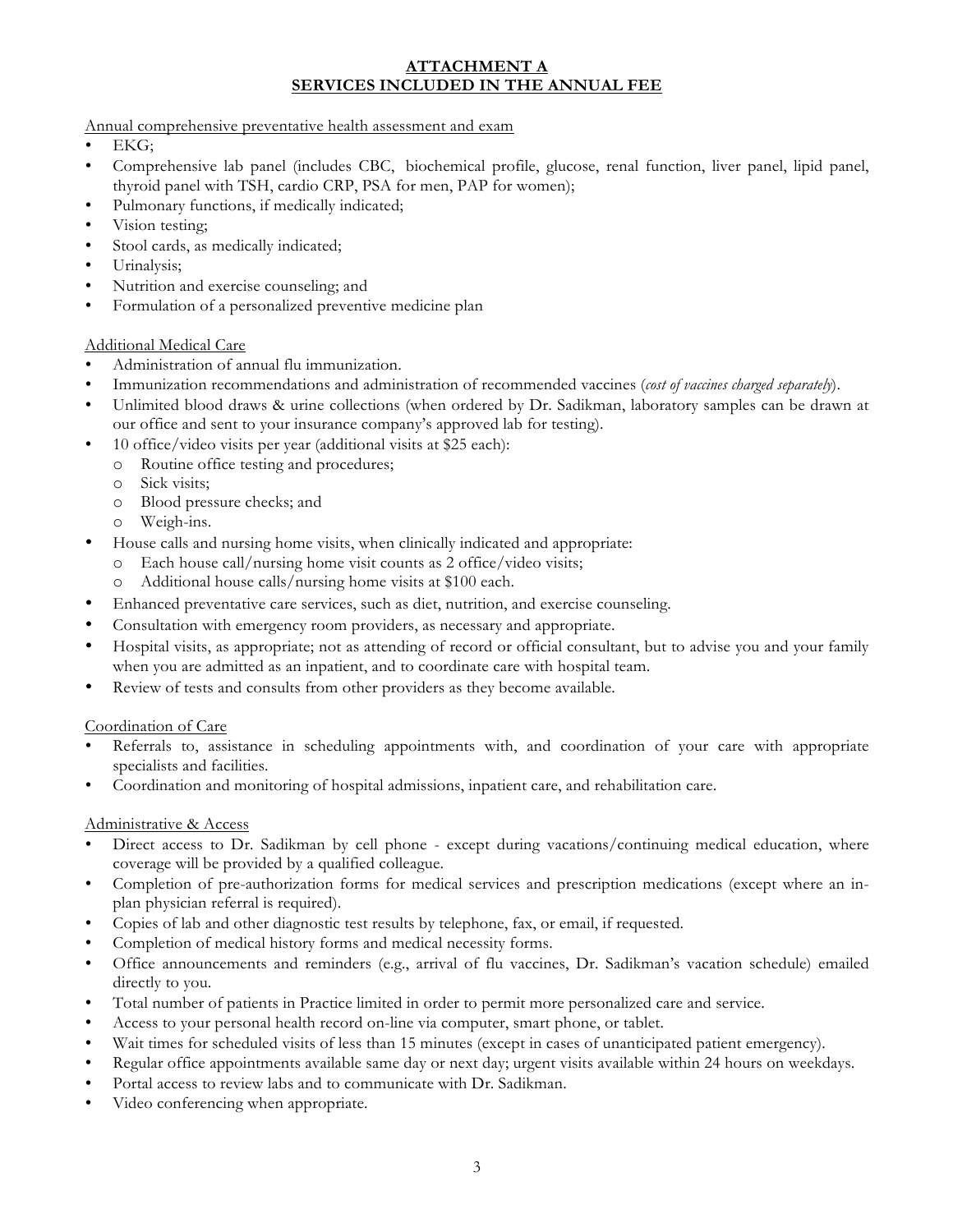# **ATTACHMENT B ANNUAL FEE PAYMENT OPTIONS**

**Initial the option of your choice**. (If you choose to pay by credit card, please complete and sign Attachment D - "Credit Card Charge Authorization".)

#### *Individual Adult Membership*

- One payment in full of \$1,800 by check or credit card with return of Physician-Patient Agreement.
- Two semi-annual payments of \$900 each by check or credit card; first installment due with return of Physician-Patient Agreement.
- Four quarterly payments of \$450 each by check or credit card; first installment due with return of Physician-Patient Agreement.

*Additional Adult Spouse Membership (if both spouses join the Practice, discounted rate for second adult patient in family)*

- One payment in full of \$1,700 by check or credit card with return of Physician-Patient Agreement.
- Two semi-annual payments of \$850 each by check or credit card; first installment due with return of Physician-Patient Agreement.
- Four quarterly payments of \$425 each by check or credit card; first installment due with return of Physician-Patient Agreement.

#### *Child/Young Adult Membership (ages 6-26; at least one parent must be a current member of the Practice)*

- One payment in full of \$500 by check or credit card with return of Physician-Patient Agreement.
- Two semi-annual payments of \$250 each by check or credit card; first installment due with return of Physician-Patient Agreement.
- Four quarterly payments of \$125 each by check or credit card; first installment due with return of Physician-Patient Agreement.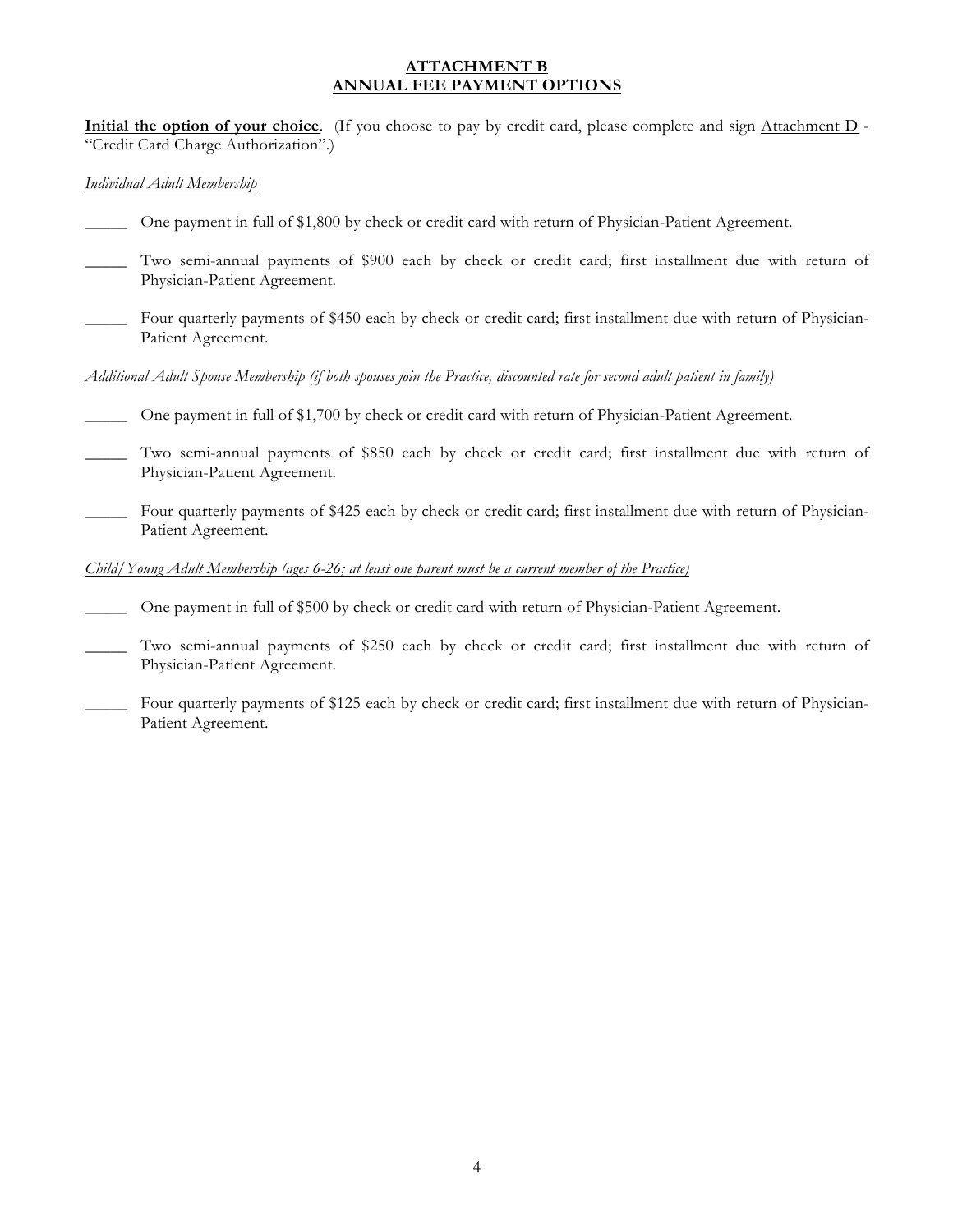# **ATTACHMENT C MEDICARE BENEFICIARY CONDITIONS**

*I [OR MY LEGAL REPRESENTATIVE ON MY BEHALF] AGREE, UNDERSTAND, AND EXPRESSLY ACKNOWLEDGE THE FOLLOWING*:

- Dr. Sadikman has opted out of the Medicare program effective January 1, 2019, for a period of two years, through December 31, 2020.
- Neither the Practice nor Dr. Sadikman is excluded from participating in Medicare Part B under Sections 1128, 1156, or 1892, or any other section of the Social Security Act.
- I accept full responsibility for payment of the Practice's charges for all items and services furnished to me by the Practice or Dr. Sadikman.
- Medicare fee limitations do not apply to what the Practice and Dr. Sadikman may charge for items and services they provide to me.
- I will not submit a claim (or request that the Practice or Dr. Sadikman submit a claim) to the Medicare program for payment for any items and services provided to me by the Practice or Dr. Sadikman, even if the items and services are covered by Medicare Part B.
- Medicare payment will not be made for any items and services provided to me by the Practice or Dr. Sadikman even if those items and services would have otherwise been covered by Medicare if I had not signed this Physician-Patient Agreement and this Attachment C, and a proper Medicare claim had been submitted.
- I enter into this Physician-Patient Agreement with the knowledge that I have the right to obtain Medicare-covered items and services from physicians and practitioners who have not opted out of Medicare, and that I am not compelled to enter into private contracts that apply to other Medicarecovered items and services furnished by other physicians or practitioners who have not opted out of Medicare.
- Medigap plans do not provide payment or reimbursement for items and services (such as any items and services provided to me by the Practice or Dr. Sadikman) not paid for by Medicare, and other supplemental plans may likewise deny payment or reimbursement for such items and services.
- I am not currently in an emergency or urgent health care situation, and do not currently require emergency care or urgent health care services.
- A copy of this Physician-Patient Agreement with this Attachment C has been provided to me.

\_\_\_\_\_\_\_\_\_\_\_\_\_\_\_\_\_\_\_\_\_\_\_\_\_\_\_\_\_\_\_\_\_\_\_ \_\_\_\_\_\_\_\_\_\_\_\_\_\_\_\_\_\_\_\_\_\_\_\_\_\_\_\_\_\_\_\_\_\_\_

Patient Name (*please print*) Patient's Legal Representative

\_\_\_\_\_\_\_\_\_\_\_\_\_\_\_\_\_\_\_\_\_\_\_\_\_\_\_\_\_\_\_\_\_\_\_\_ \_\_\_\_\_\_\_\_\_\_\_\_\_\_\_\_\_\_\_\_\_\_\_\_\_\_\_\_\_\_\_\_\_\_\_ Patient Signature Legal Representative's Signature Date: \_\_\_\_\_\_\_\_\_\_\_\_\_\_\_ Date: \_\_\_\_\_\_\_\_\_\_\_\_\_\_\_\_